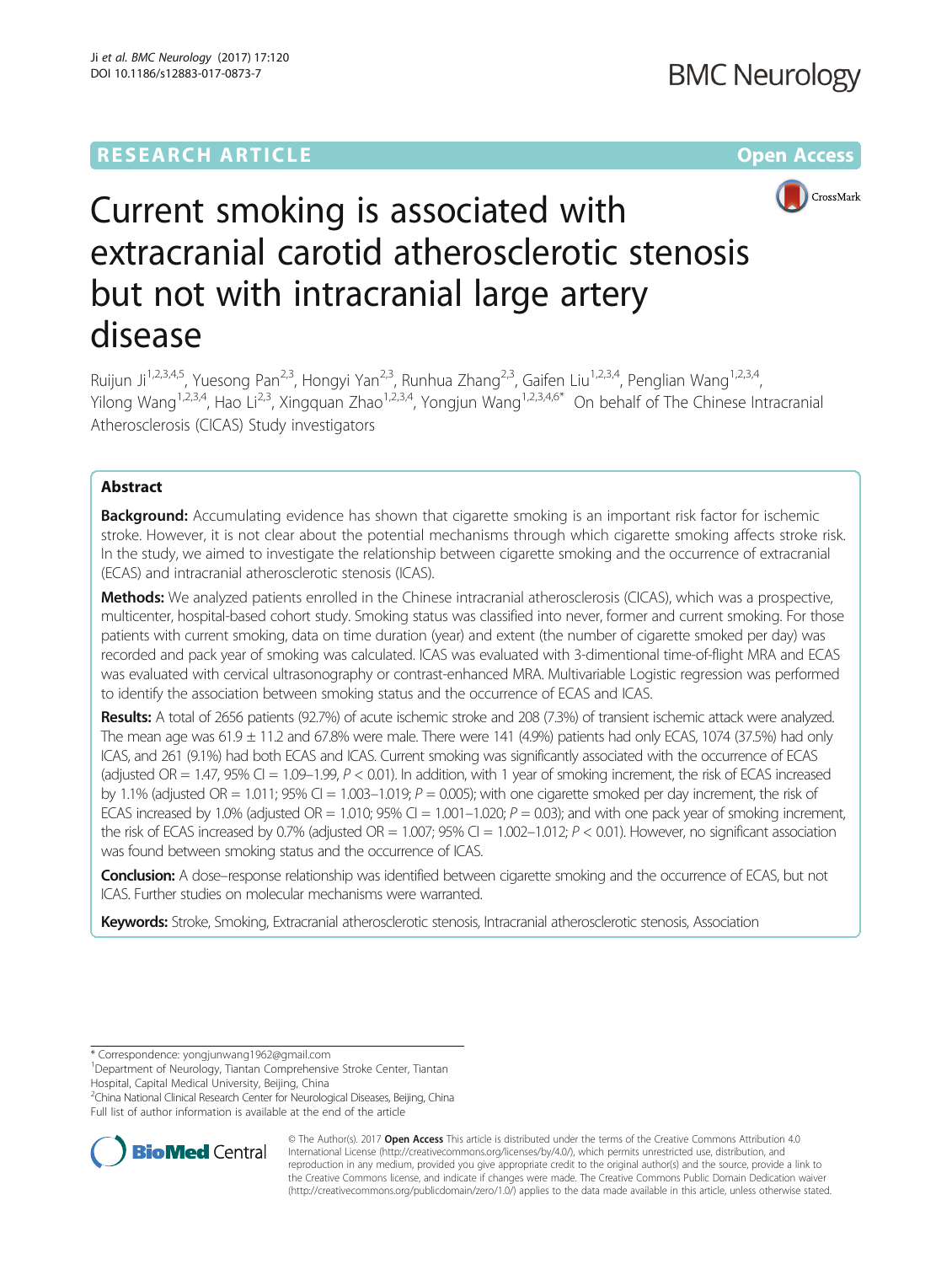# Background

Cigarette smoking is responsible for approximately five million deaths every year and there are still an estimated 1.1 billion smokers worldwide [\[1](#page-7-0)–[3](#page-7-0)]. Accumulating evidence has shown that cigarette smoking is an important risk factor for first ischemic stroke [\[4\]](#page-7-0). In contrast to extensive data on association between cigarette smoking and risk for first stroke, data on its association with recurrent stroke are sparse [[5\]](#page-7-0). In the Cardiovascular Health Study, cigarette smoking was associated with a 2-fold increased risk for stroke recurrence in the elderly [\[6](#page-7-0)].

The mechanisms through which cigarette smoking affects stroke risk have been a topic of interest over the last several years. Although it is not fully understood, cigarette smoking likely contributes to increased stroke risk through both short-term effect on thrombus generation in atherosclerotic arteries and long-term effect related to the development of atherosclerotic stenosis [\[7](#page-7-0)]. Clinically, atherosclerotic stenosis of cervicocephalic arteries could be classified into extracranial (ECAS) and intracranial atherosclerotic stenosis (ICAS). ECAS is the most common vascular lesion found in stroke patients of White. In contrast, ICAS is found more common among stroke patients of Asian, Black, and Hispanic ancestry [[8\]](#page-7-0). Thus far, limited is known about the potential role of cigarette smoking in the development of ECAS and ICAS.

In the present study, we aimed to clarify the relationship between time duration, the number of cigarette smoked per day and pack years of smoking and the occurrence of ECAS and ICAS.

# Methods

#### Study population

This study was based on the Chinese intracranial atherosclerosis (CICAS) study [[9\]](#page-7-0), which was a prospective, multicenter, hospital-based cohort study aimed at clarifying the prevalence and risk of recurrent stroke in patients with intracranial large artery occlusive disease. Briefly, 22 general hospitals covering a wide geographic area in China participated in the CICAS. The inclusion criteria of CICAS study were: (1) age between 18 and 80 years; (2) hospitalized with a primary diagnosis of acute ischemic stroke (AIS) or transient ischemic attack (TIA) according to the World Health Organization criteria; (3) stroke confirmed by head computerized tomography (CT) and/or brain magnetic resonance imaging (MRI); (4) time from symptom onset to hospitalization < 7 days. The CICAS study excluded those patients who were: (1) with known source for cardioembolism; (2) disabled before admission (modified Rankin Scale [mRS] score > 2); (3) physically or subjectively unable to comply with MRI examination; (4) clinically unstable or required close monitoring or were moribund. The CICAS study had been approved by the institutional review board (IRB) at each participating hospital. All participants provided written informed consent.

# Study variables

# Clinical characteristics

In the CICAS network, a standardized case report form (CRF) was used for data collection. For the present study, the following candidate variables were analyzed: (1) demographics (age and gender); (2) stroke risk factors: hypertension (defined by a history of hypertension, or being treated with an antihypertensive agent before admission, or diagnosed at discharge), diabetes mellitus (defined by a history of diabetes mellitus, or being treated for diabetes mellitus or glycosylated hemoglobin ≥ 7%, or diagnosis at discharge), dyslipidemia (defined as a selfreported history, current use of lipid-lowering medications, total cholesterol level  $\geq$  5.7 mmol/L, or triglyceride level  $\geq$  1.7 mmol/L on admission), family history of stroke, history of cerebral ischemia (including a history of ischemic stroke and TIA), history of hemorrhagic stroke (including intracerebral hemorrhage and subarachnoid hemorrhage), heart disease (defined as a history of myocardial infarction, angina pectoris, and congestive heart failure), smoking status, and heavy drinking (drinking >2 units per day on average for men or >1 unit per day on average for women); (3) comorbidities: chronic obstructive pulmonary disease (COPD), hepatic cirrhosis, peptic ulcer or previous gastrointestinal bleeding (GIB), arthritis, Alzheimer's disease/dementia, cancer and peripheral angiopathy; (4) Admission systolic (SBP) and diastolic blood pressure (DBP) (mmHg); (5) Admission National Institutes of Health Stroke Scale (NIHSS) score; (6) admission blood tests: fasting blood glucose (mmol/L), triglyceride (TG) (mmol/L), cholesterol (TC) (mmol/L), high density lipoprotein (HDL) (mmol/L) and low density lipoprotein (LDL) (mmol/L).

#### Smoking status

In the CICAS study, smoking status was classified into never, former and current smoking. Current smoking was defined as a patient who had smoked continuously for 6 months with at least one cigarette per day. Former smoking was defined as a patient who was used to smoke but not satisfied the criteria of current smoking. For those patients with current smoking, data on time duration (year) and extent (the number of cigarette smoked per day) was recorded and pack year of smoking was calculated. The pack year is a unit for measuring the amount a person has smoked over a long period of time. It is calculated by multiplying the number of packs of cigarettes smoked per day by the number of years the person has smoked.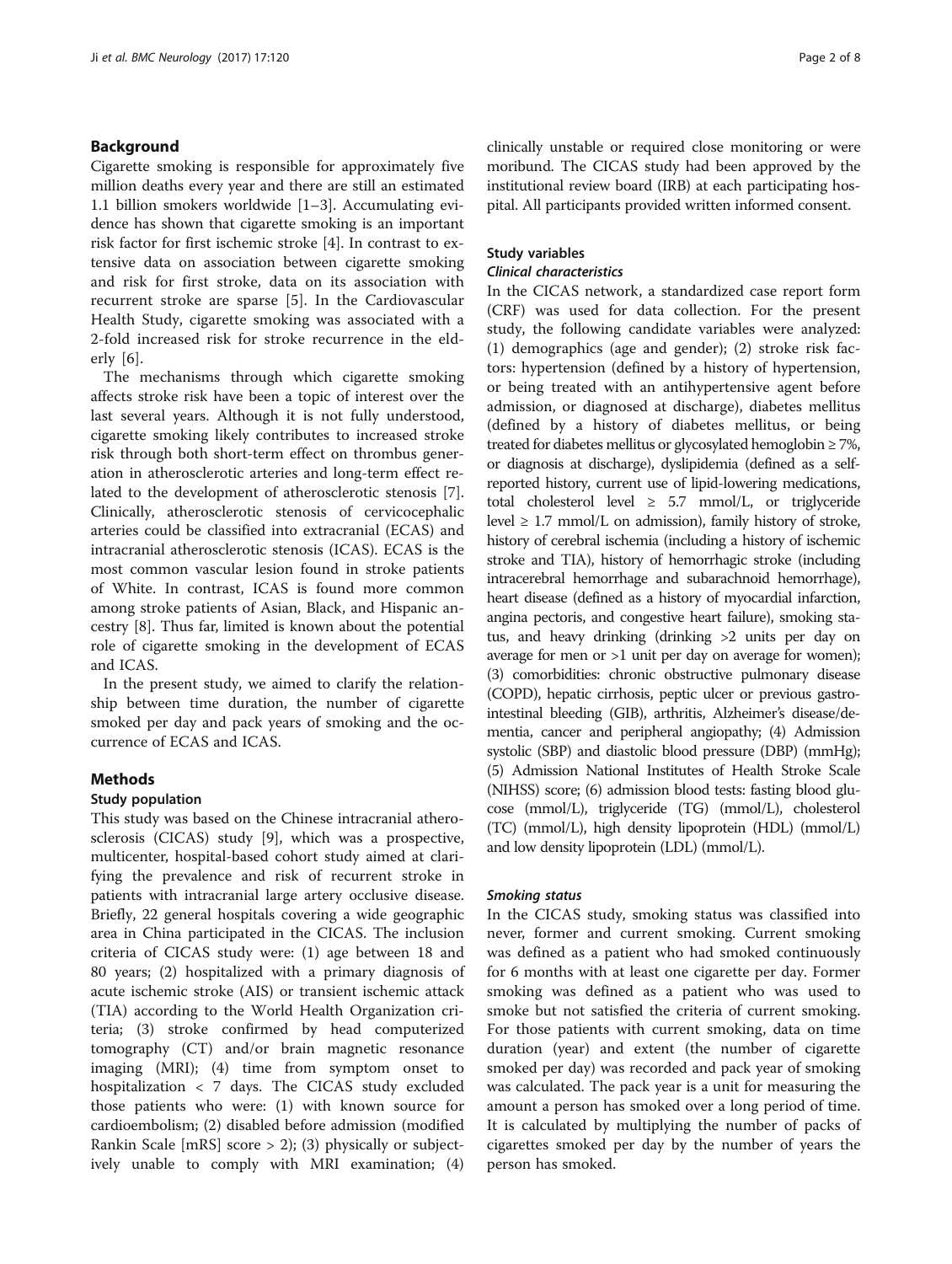#### Vascular imaging of ECAS and ICAS

In the CICAS study, all patients underwent conventional MRI on a 3.0-T or 1.5-T MR scanner, including sequences of 3-D time-of-flight MRA,  $T_2/T_1$ -weighted imaging, fluid-attenuated inversion recovery sequences (FLAIR), and diffusion-weighted imaging (DWI). All MRI and MRA images were read centrally by two readers who were blinded to patients' clinical information. Disagreement involving more than 10% degree of stenosis was resolved by an appointed senior reader who decided the final classification. The following arterial segments were assessed: 1) bilateral extracranial and intracranial internal carotid artery (ICA), anterior cerebral artery (ACA) A1/A2, middle cerebral artery (MCA) M1/M2, posterior cerebral artery (PCA) P1/P2 and basilar artery (BA). The degree of intracranial stenosis on MRA was calculated using the method of the WASID study [[10](#page-7-0)] and was classified into four groups: <50% or no stenosis, 50% to 69%, 70% to 99%, and occlusion. The extracranial internal carotid artery was evaluated with ultrasonography according to the published diagnostic criteria [[11\]](#page-7-0) or by contrast-enhanced MRA. In the present study, significant stenosis was defined as a more than 50% atherosclerotic stenosis or occlusion of the large intracranial and/or extracranial arteries. Based on the presence and location of cerebral atherosclerotic stenosis, patients were classified into four groups: 1) without ECAS or ICAS; 2) with only ECAS; 3) with only ICAS; and 4) with both ECAS and ICAS.

#### Statistical analysis

Continuous variables were summarized with mean and standard deviation (SD) or median and interquartile range (IQR); categorical variables were summarized as proportions. In univariate analysis, Chi-square or Fisher exact test was used to compare categorical variables and one way analysis of variance or Kruskal-Wallis test was employed to compare continuous variables. In multivariable analysis, Logistic regression was performed to assess association between smoking status (never, former and current smoking) and the occurrence of ECAS, ICAS and specific location of ICAS (intracranial ICA, MCA, ACA, PCA and BA). Logistic regression adjusted for demographics (age and gender), stroke risk factors, comorbidities, admission NIHSS score, admission SBP and DBP, and admission blood tests. All tests were 2-tailed and statistical significance was determined at  $\alpha$  level of 0.05. Statistical analysis was performed using SAS 9.1 (SAS Institute, Cary, NC) and SPSS 17.0 (SPSS Inc., Chicago, IL).

# Results

# Patient characteristics

Patient characteristics are shown in Table [1](#page-3-0). A total of 2864 patients (2656 [92.7%] of AIS and 208 [7.3%] of TIA) were enrolled in the CICAS network. The mean age was  $61.9 \pm 11.2$  and  $67.8\%$  were male. There were 1568 (54.8%) patients who never smoked, 247 (8.6%) with former smoking and 1049 (36.6%) with current smoking. A total number of 1476 (51.5%) patients had either ECAS or ICAS. Compared with patients without ECAS or ICAS, those developed ECAS or ICAS were more common for older age, male gender, presence of diabetes mellitus, hypertension, dyslipidemia and cerebral ischemia, family history of stroke, current or former smoking, higher NIHSS score, higher blood glucose, and lower blood HDL (Table [1\)](#page-3-0).

#### Proportion of ECAS and ICAS

The proportions of ECAS and ICAS in the CICAS study are shown in Additional file [1](#page-6-0): Table S1. A total number of 141 (4.9%) patients had only ECAS, 1074 (37.5%) had only ICAS, and 261 (9.1%) had both ECAS and ICAS. For those patients developing ICAS, the most frequent location was MCA stenosis (29.6%), then followed by PCA stenosis (18.6%), ACA stenosis (7.7%), BA stenosis (6.3%), and intracranial ICA (2.3%) (Additional file [1](#page-6-0): Table S1).

#### Association between smoking status and ECAS or ICAS

Association between smoking status and the occurrence of ECAS or ICAS is shown in Table [2.](#page-4-0) Compared with patients never smoked, those with current smoking were significantly associated with the occurrence of ECAS (adjusted OR = 1.47, 95% CI = 1.09-1.99,  $P < 0.01$ ). Although there is a trend that former smoking was associated with ECAS (adjusted for age, gender, and stroke risk factors), it did not reach statistical significance after adjusting all potential confounders (adjusted  $OR = 1.42$ , 95% CI =  $0.92 - 2.18$ ,  $P = 0.11$ ). When combining former and current smoking together, ever smoking was significantly associated with the occurrence of ECAS (adjusted OR = 1.46, 95% CI = 1.09–1.94,  $P < 0.01$ ). However, no similar association was found between cigarette smoking and the occurrence of ICAS or specific location of ICAS (intracranial ICA, MCA, ACA, PCA and BA) (Table [2\)](#page-4-0).

# Association between time duration of smoking and ECAS or ICAS

Association between time duration of smoking and the occurrence of ECAS or ICAS was investigated in the subgroup of patients who were with never and current smoking ( $n = 2617$ ). The risk of ECAS increased steadily with longer time duration of smoking (Fig. [1a](#page-5-0)). After adjusting for all potential confounders, significant association was found between time duration of smoking and the occurrence of ECAS. With 1 year of smoking increment, the risk of developing ECAS increased by 1.1% (adjusted OR = 1.011; 95% CI = 1.003–1.019;  $P = 0.005$ ).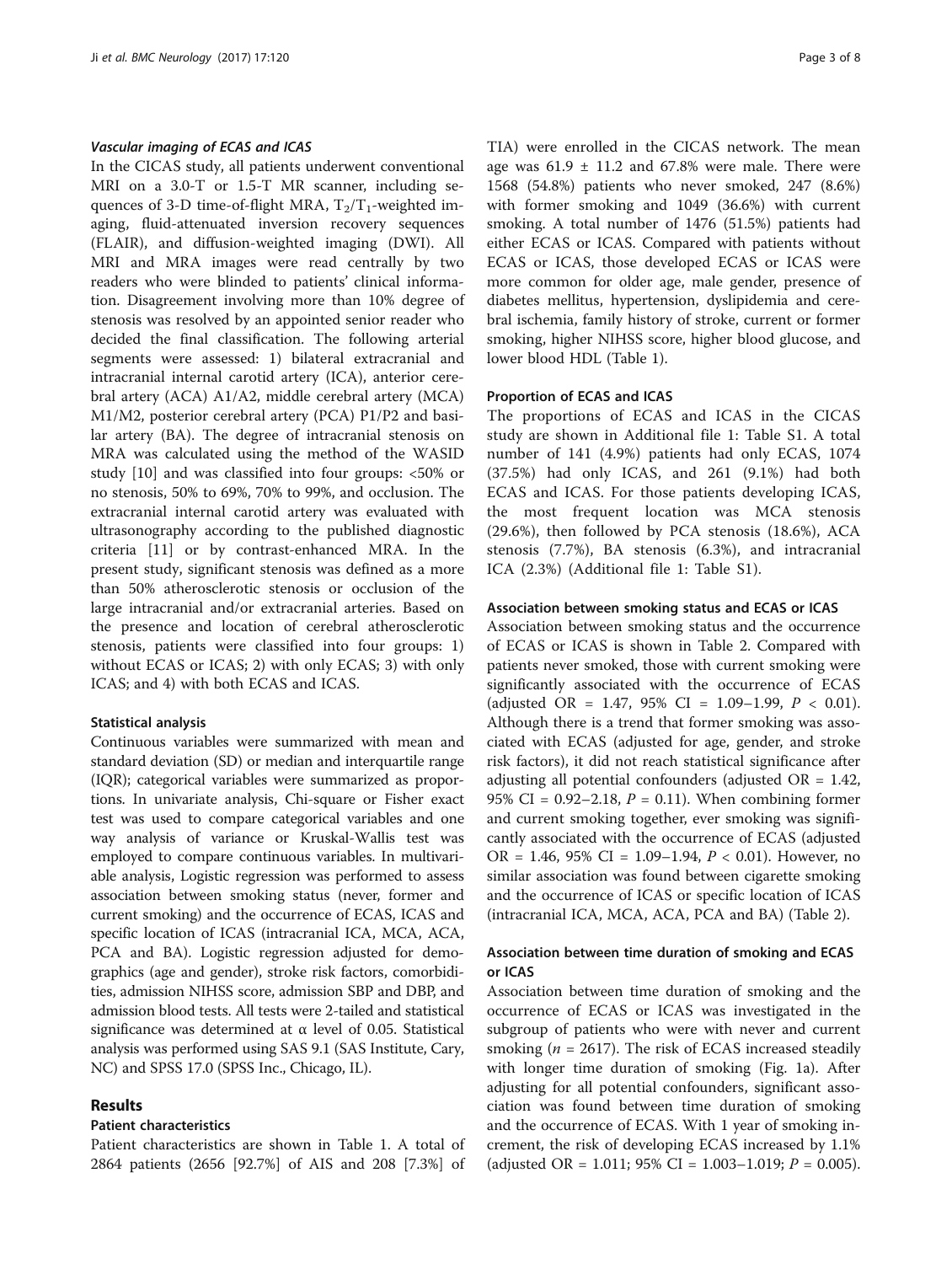<span id="page-3-0"></span>Table 1 Baseline characteristics

| Variables                                   | Overall<br>$(n = 2864)$ | No ECAS or ICAS<br>$(n = 1388)$ | Only ECAS<br>$(n = 141)$ | Only ICAS<br>$(n = 1074)$ | $ECAS + ICAS$<br>$(n = 261)$ | $P$ value |
|---------------------------------------------|-------------------------|---------------------------------|--------------------------|---------------------------|------------------------------|-----------|
| Age (Mean $\pm$ SD)                         | $61.9 \pm 11.2$         | $61.2 \pm 11.2$                 | $64.7 \pm 10.4$          | $62.1 \pm 11.5$           | $63.6 \pm 10.1$              | < 0.001   |
| Gender (male)                               | 1944(67.8)              | 938(67.6)                       | 110(78.0)                | 696(64.8)                 | 200(76.6)                    | < 0.001   |
| Stroke risk factors                         |                         |                                 |                          |                           |                              |           |
| Diabetes mellitus                           | 991(34.6)               | 414(29.3)                       | 50(35.5)                 | 418(38.9)                 | 109(41.8)                    | < 0.001   |
| Hypertension                                | 2238(78.1)              | 1056(76.1)                      | 105(74.5)                | 866(80.6)                 | 211(80.8)                    | 0.02      |
| Hyperlipidemia                              | 2173(75.9)              | 1042(75.1)                      | 119(84.4)                | 807(75.1)                 | 205(78.5)                    | 0.05      |
| Family history of stroke                    | 296(10.3)               | 122(8.8)                        | 16(11.4)                 | 112(10.4)                 | 46(17.6)                     | < 0.001   |
| History of cerebral ischemia                | 2018(70.5)              | 930(67.0)                       | 117(83.0)                | 772(71.9)                 | 199(76.3)                    | < 0.001   |
| History of hemorrhagic stroke               | 54(1.9)                 | 29(2.1)                         | 3(2.1)                   | 19(1.8)                   | 3(1.2)                       | 0.73      |
| Coronary heart disease                      | 228(8.0)                | 102(7.4)                        | 17(12.1)                 | 88(8.2)                   | 21(8.1)                      | 0.30      |
| Heavy drinking                              | 142(5.0)                | 66(4.8)                         | 9(6.4)                   | 51(4.8)                   | 16(6.1)                      | 0.66      |
| Smoking status                              |                         |                                 |                          |                           |                              | < 0.001   |
| Never smoker                                | 1568(54.8)              | 774(55.8)                       | 53(37.6)                 | 623 (58.0)                | 118 (45.2)                   |           |
| Former smoker                               | 247(8.6)                | 118(8.5)                        | 17(12.1)                 | 84 (7.8)                  | 28 (10.7)                    |           |
| Current smoker                              | 1049(36.6)              | 496(35.7)                       | 71(50.4)                 | 367 (34.2)                | 115(40.1)                    |           |
| Comorbidities                               |                         |                                 |                          |                           |                              |           |
| COPD                                        | 12(0.4)                 | 8(0.6)                          | 1(0.7)                   | 2(0.2)                    | 1(0.4)                       | 0.47      |
| Hepatic cirrhosis                           | 7(0.2)                  | 1(0.1)                          | O(0.0)                   | 5(0.5)                    | 1(0.4)                       | 0.22      |
| Peptic ulcer or previous GIB                | 80(2.8)                 | 43(3.1)                         | 6(4.3)                   | 23(2.1)                   | 8(3.1)                       | 0.34      |
| Arthritis                                   | 46(1.6)                 | 16(1.2)                         | 3(2.1)                   | 26(2.4)                   | 1(0.4)                       | 0.03      |
| Dementia                                    | 19(0.7)                 | 8(0.6)                          | 1(0.7)                   | 9(0.8)                    | 1(0.4)                       | 0.81      |
| Cancer                                      | 48(1.7)                 | 23(1.7)                         | 5(3.6)                   | 17(1.6)                   | 3(1.2)                       | 0.32      |
| Peripheral angiopathy                       | 21(0.7)                 | 9(0.7)                          | 1(0.7)                   | 7(0.7)                    | 4(1.5)                       | 0.47      |
| Index event                                 |                         |                                 |                          |                           |                              | 0.01      |
| Transient ischemic attack                   | 208(7.3)                | 106(7.6)                        | 19(13.5)                 | 62(5.8)                   | 21(8.1)                      |           |
| Acute ischemic stroke                       | 2656(92.7)              | 1282(92.4)                      | 122(86.5)                | 1012(94.2)                | 240(92.0)                    |           |
| SBP at admission, mm Hg (median, IQR)       | 150(135-167)            | 150(136-165)                    | 150(130-165)             | 150(135-170)              | 150(135-162)                 | 0.31      |
| DBP at admission, mm Hg (median, IQR)       | 88(80-95)               | 89(80-96)                       | $85(80 - 90)$            | 87(80-95)                 | $85(80 - 95)$                | 0.23      |
| NIHSS at admission (median, IQR)            | $4(1-7)$                | $3(1-5)$                        | $3(1-5)$                 | $4(2-8)$                  | $5(2-10)$                    | < 0.001   |
| Fasting blood glucose, mmol/L (median, IQR) | $5.4(4.8 - 6.8)$        | $5.3(4.7 - 6.6)$                | $5.3(4.8-6.2)$           | $5.7(4.9 - 7.2)$          | $5.8(4.8 - 7.1)$             | < 0.001   |
| TG, mmol/L (median, IQR)                    | $1.5(1.1 - 2.1)$        | $1.5(1.1 - 2.2)$                | $1.6(1.1 - 2.1)$         | $1.5(1.1 - 2.1)$          | $1.4(1.1 - 2.0)$             | 0.15      |
| TC, mmol/L (median, IQR)                    | $4.66(4.00 - 5.38)$     | $4.67(4.06 - 5.40)$             | $4.58(3.87 - 5.33)$      | 4.68(3.98-5.38)           | $4.50(3.95 - 5.35)$          | 0.15      |
| HDL, mmol/L (median, IQR)                   | $1.12(0.96 - 1.32)$     | $1.15(0.98 - 1.36)$             | $1.08(0.95 - 1.29)$      | $1.09(0.95 - 1.29)$       | $1.08(0.91 - 1.27)$          | < 0.001   |
| LDL, mmol/L (median, IQR)                   | $2.82(2.27 - 3.45)$     | $2.83(2.26 - 3.43)$             | 2.74(2.28-3.40)          | $2.84(2.28 - 3.47)$       | $2.82(2.25 - 3.49)$          | 0.91      |

Abbreviations: ICAS indicates intracranial atherosclerotic stenosis, ECAS extracranial atherosclerotic stenosis, SD standard deviation, COPD chronic obstructive pulmonary disease, GIB gastrointestinal bleeding, SBP systolic blood pressure, DBP diastolic blood pressure, IQR interquartile range, NIHSS National Institutes of Health Stroke Scale, TG triglyceride, TC cholesterol, HDL high density lipoprotein, LDL low density lipoprotein

However, no significant association was found between time duration of smoking and the occurrence of ICAS or specific location of ICAS (intracranial ICA, MCA, ACA, PCA and BA) (Additional file [1](#page-6-0): Table S2).

Association between extent of smoking and ECAS or ICAS Association between extent of smoking and the occurrence of ECAS or ICAS was investigated in the subgroup

of patients who were with never and current smoking  $(n = 2617)$ . The risk of ECAS increased steadily with larger amount of cigarette smoked per day (Fig. [1b](#page-5-0)). After adjusting for all potential confounders, significant association was found between the number of cigarette smoked per day and the occurrence of ECAS. With one cigarette smoked per day increment, the risk of developing ECAS increased by 1.0% (adjusted OR = 1.010; 95% CI = 1.001–1.020; P = 0.03).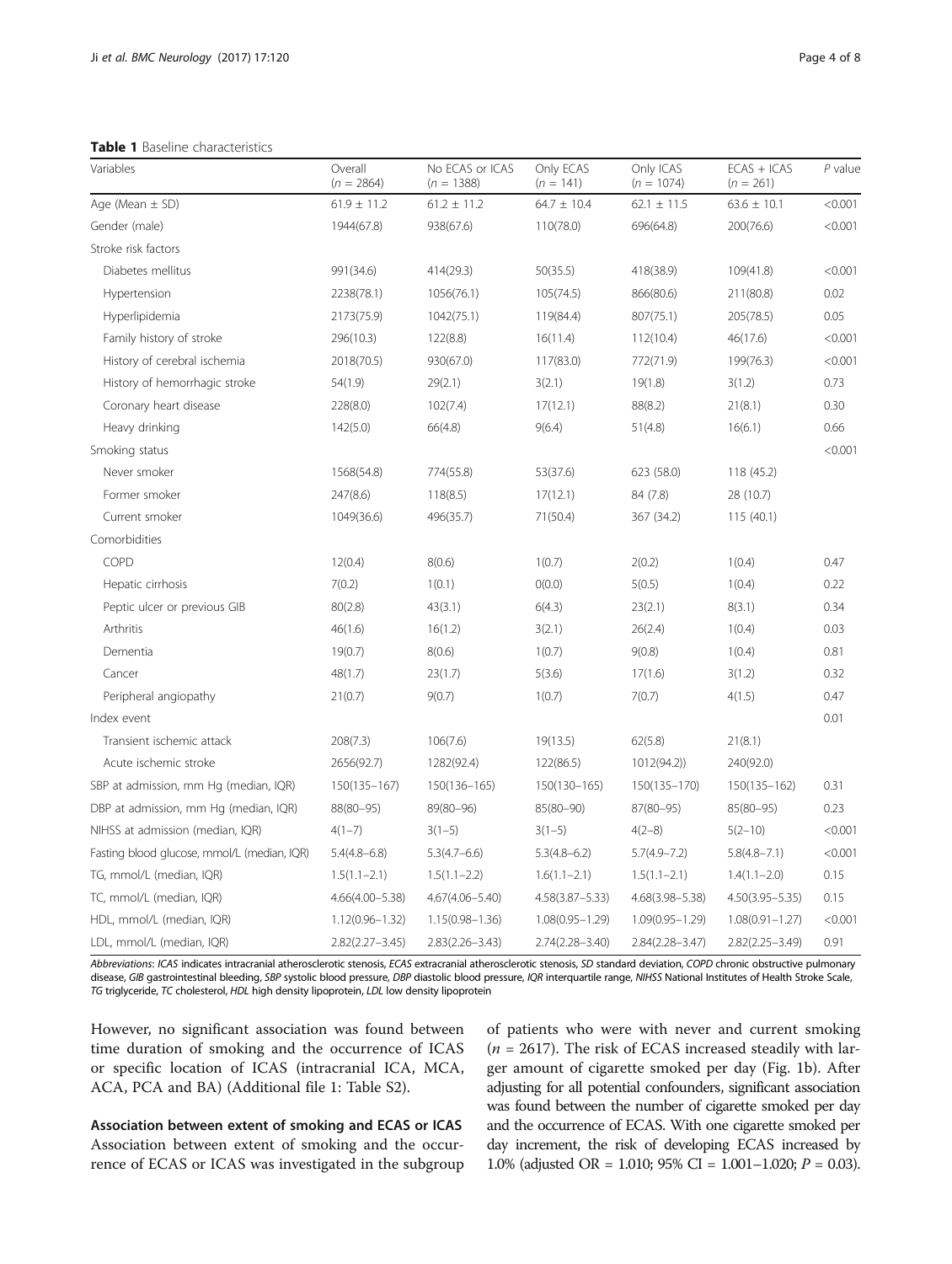<span id="page-4-0"></span>**Table 2** Association between smoking status and ECAS and ICAS in all enrolled patients ( $N = 2864$ )

| Arterial stenosis | Category                   | Unadjusted OR       | $P$ value | Adjusted $OR1$      | $P$ value | Adiusted OR <sub>2</sub> | $P$ value | Adiusted OR <sub>3</sub> | $P$ value |
|-------------------|----------------------------|---------------------|-----------|---------------------|-----------|--------------------------|-----------|--------------------------|-----------|
| <b>ECAS</b>       | Previous smoking vs. never | $1.82(1.27 - 2.61)$ | 0.001     | $1.57(1.07 - 2.30)$ | 0.02      | $1.49(1.01 - 2.09)$      | 0.04      | $1.42(0.92 - 2.18)$      | 0.11      |
|                   | Current smoking vs. never  | $1.76(1.41 - 2.20)$ | < 0.001   | 1.82(1.39-2.38)     | < 0.001   | $1.74(1.33 - 2.27)$      | < 0.001   | 1.47(1.09-1.99)          | < 0.01    |
|                   | Smoking vs. never          | $1.77(1.43 - 2.19)$ | < 0.001   | $1.76(1.36 - 2.26)$ | < 0.001   | $1.67(1.30 - 2.16)$      | < 0.001   | $1.46(1.09 - 1.94)$      | < 0.01    |
| ICAS              | Previous smoking vs. never | $0.93(0.71 - 1.21)$ | 0.58      | $0.94(0.71 - 1.25)$ | 0.66      | $0.91(0.69 - 1.22)$      | 0.54      | $1.01(0.71 - 1.44)$      | 0.95      |
|                   | Current smoking vs. never  | $0.95(0.81 - 1.11)$ | 0.51      | $1.01(0.84 - 1.22)$ | 0.91      | $0.99(0.82 - 1.20)$      | 0.93      | $0.92(0.73 - 1.15)$      | 0.45      |
|                   | Smoking vs. never          | $0.94(0.82 - 1.10)$ | 0.45      | $1.00(0.83 - 1.19)$ | 0.95      | $0.97(0.82 - 1.17)$      | 0.77      | $0.93(0.75 - 1.16)$      | 0.53      |
| Intra-ICA         | Previous smoking vs. never | $1.61(0.96 - 2.72)$ | 0.07      | $1.42(0.98 - 2.11)$ | 0.21      | $1.39(0.80 - 2.42)$      | 0.25      | $1.26(0.65 - 2.45)$      | 0.50      |
|                   | Current smoking vs. never  | $1.58(1.14 - 2.18)$ | 0.005     | $1.44(0.82 - 2.47)$ | 0.06      | $1.34(0.91 - 1.98)$      | 0.14      | $1.13(0.71 - 1.79)$      | 0.61      |
|                   | Smoking vs. never          | $1.58(1.16 - 2.16)$ | 0.003     | $1.43(0.99 - 2.07)$ | 0.05      | $1.35(0.94 - 1.95)$      | 0.11      | $1.15(0.74 - 1.79)$      | 0.52      |
| <b>MCA</b>        | Previous smoking vs. never | $1.01(0.75 - 1.36)$ | 0.94      | $1.01(0.74 - 1.37)$ | 0.97      | $0.99(0.73 - 1.36)$      | 0.97      | $1.05(0.72 - 1.53)$      | 0.79      |
|                   | Current smoking vs. never  | $1.03(0.87 - 1.23)$ | 0.70      | $1.02(0.83 - 1.25)$ | 0.86      | $1.01(0.82 - 1.24)$      | 0.94      | $0.89(0.70 - 1.14)$      | 0.36      |
|                   | Smoking vs. never          | $1.03(0.88 - 1.21)$ | 0.73      | $1.02(0.84 - 1.23)$ | 0.87      | $1.01(0.83 - 1.22)$      | 0.96      | $0.92(0.73 - 1.16)$      | 0.50      |
| <b>ACA</b>        | Previous smoking vs. never | $1.01(0.62 - 1.65)$ | 0.97      | $1.17(0.69 - 1.97)$ | 0.56      | $1.12(0.66 - 1.89)$      | 0.69      | $0.93(0.49 - 1.76)$      | 0.83      |
|                   | Current smoking vs. never  | $0.86(0.63 - 1.16)$ | 0.31      | $1.09(0.76 - 1.56)$ | 0.64      | $1.04(0.73 - 1.50)$      | 0.82      | $1.00(0.65 - 1.54)$      | 0.99      |
|                   | Smoking vs. never          | $0.89(0.67 - 1.17)$ | 0.39      | $1.11(0.79 - 1.55)$ | 0.56      | $1.06(0.75 - 1.49)$      | 0.74      | $0.99(0.66 - 1.48)$      | 0.94      |
| <b>PCA</b>        | Previous smoking vs. never | $1.16(0.84 - 1.60)$ | 0.37      | $1.29(0.92 - 1.83)$ | 0.14      | $1.24(0.88 - 1.76)$      | 0.22      | $1.40(0.93 - 2.11)$      | 0.10      |
|                   | Current smoking vs. never  | $0.71(0.58 - 0.88)$ | 0.001     | $0.91(0.71 - 1.16)$ | 0.45      | $0.88(0.68 - 1.13)$      | 0.32      | $0.92(0.68 - 1.23)$      | 0.57      |
|                   | Smoking vs. never          | $0.79(0.65 - 0.96)$ | 0.01      | $0.99(0.79 - 1.25)$ | 0.94      | $0.96(0.76 - 1.21)$      | 0.72      | $1.02(0.77 - 1.34)$      | 0.90      |
| BA                | Previous smoking vs. never | $0.91(0.53 - 1.56)$ | 0.73      | $0.90(0.51 - 1.60)$ | 0.73      | $0.83(0.47 - 1.47)$      | 0.52      | $0.79(0.40 - 1.53)$      | 0.48      |
|                   | Current smoking vs. never  | $0.71(0.51 - 1.00)$ | 0.05      | $0.81(0.55 - 1.20)$ | 0.30      | $0.81(0.54 - 1.20)$      | 0.28      | $0.88(0.56 - 1.40)$      | 0.59      |
|                   | Smoking vs. never          | $0.75(0.55 - 1.02)$ | 0.07      | $0.83(0.58 - 1.20)$ | 0.33      | $0.81(0.56 - 1.17)$      | 0.26      | $0.86(0.56 - 1.32)$      | 0.48      |
|                   |                            |                     |           |                     |           |                          |           |                          |           |

Abbreviations: ICAS indicates intracranial atherosclerotic stenosis, ECAS extracranial atherosclerotic stenosis, OR odds ration, Intra-ICA intracranial internal carotid artery, MCA middle cerebral artery, ACA anterior cerebral artery, PCA posterior cerebral artery, BA basilar artery

OR<sub>1</sub> adjusted for demographics (age and gender). OR<sub>2</sub> adjusted for demographics (age and gender) and stroke risk factors (diabetes mellitus, hypertension, dyslipidemia, family history of stroke, history of cerebral ischemia, history of hemorrhagic stroke, heart disease). OR<sub>3</sub> adjusted for all potential confounders including demographics, (age and gender), stroke risk factors (diabetes mellitus, hypertension, dyslipidemia, family history of stroke, history of cerebral ischemia, history of hemorrhagic stroke, heart disease), comorbidities (COPD, hepatic cirrhosis, peptic ulcer or previous GIB, arthritis, dementia, cancer and peripheral angiopathy), admission NIHSS, admission SBP and DBP, and admission blood tests (fasting blood glucose, TG, TC, HDL and LDL)

However, no significant association was found between extent of smoking and the occurrence of ICAS or specific location of ICAS (intracranial ICA, MCA, ACA, PCA and BA) (Additional file [1](#page-6-0): Table S3).

# Association between pack years of smoking and ECAS or ICAS

Association between pack years of smoking and the occurrence of ECAS or ICAS was investigated in the subgroup of patients who were with never and current smoking  $(n = 2617)$ . The risk of ECAS increased steadily with larger number of pack years of smoking (Fig. [1c\)](#page-5-0). After adjusting for all potential confounders, significant association was found between pack years of smoking and the occurrence of ECAS. With one pack year of smoking increment, the risk of developing ECAS increased by 0.7% (adjusted OR = 1.007; 95% CI = 1.002-1.012;  $P < 0.01$ ). However, no significant association was found between pack years of smoking and the occurrence of ICAS or specific location of ICAS (intracranial ICA, MCA, ACA, PCA and BA) (Additional file [1:](#page-6-0) Table S4).

#### **Discussion**

In the present study, we systematically investigated the relationship between cigarette smoking and the occurrence of ECAS and ICAS. It was found that cigarette smoking was significantly associated with the occurrence of ECAS. In addition, dose–response relationship between time duration, extent and pack years of cigarette smoking and the occurrence of ECAS was identified. However, no similar association was found between cigarette smoking and the occurrence of ICAS or specific location of ICAS (intracranial ICA, MCA, ACA, PCA, and BA).

The evidence linking cigarette smoking to stroke is extremely convincing and dose–response relationship has been well established [\[4](#page-7-0), [5](#page-7-0), [12](#page-7-0)–[14\]](#page-7-0). However, the mechanisms through which cigarette smoking affects stroke risk are not well understood and have been a topic of interest over the last decades. Cigarette smoking likely contributes to increased stroke risk through both shortterm effect on thrombus generation in atherosclerotic arteries and long-term effect on the development of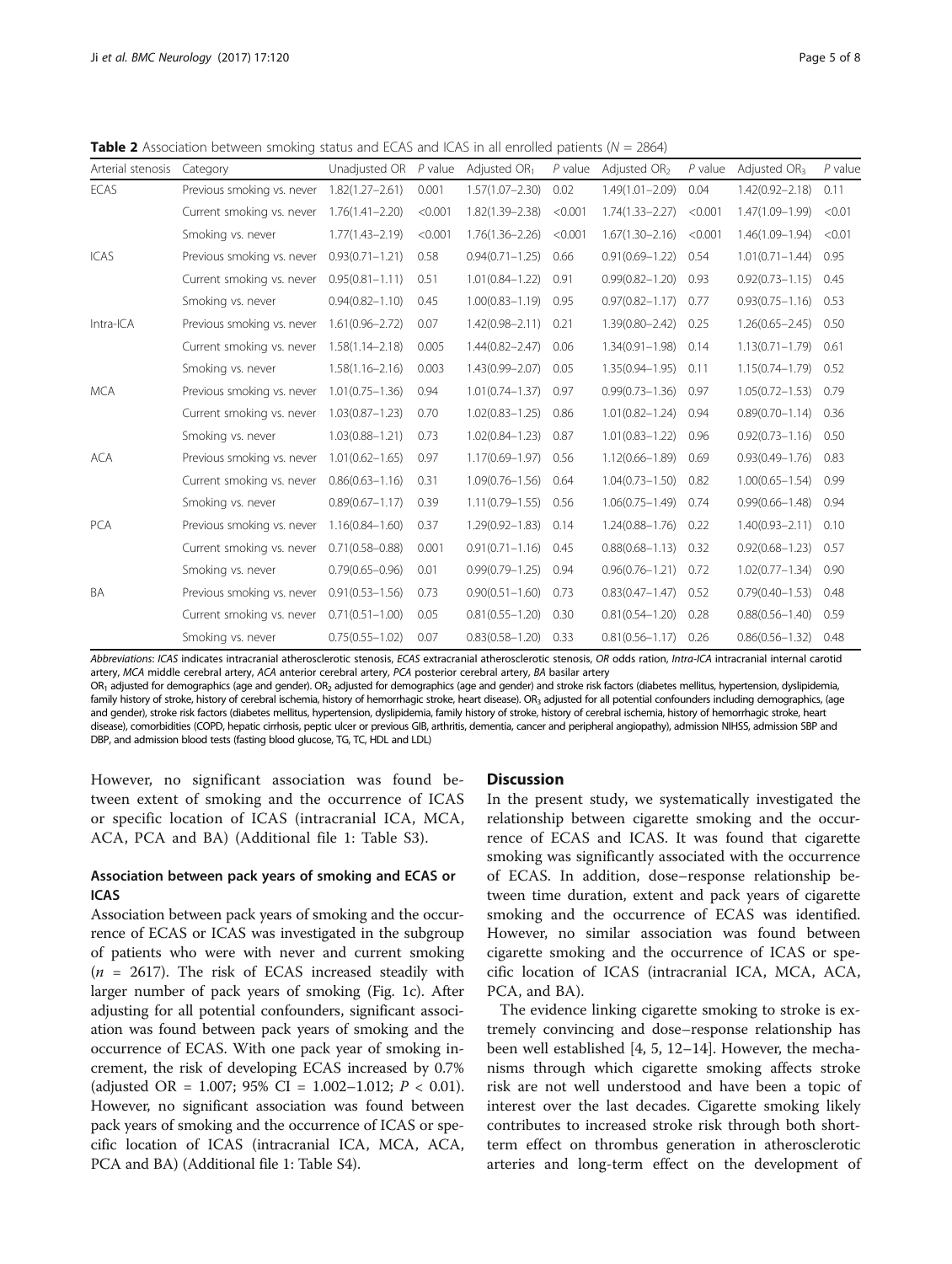<span id="page-5-0"></span>

atherosclerotic stenosis. Thus far, several studies have investigated the relationship between cigarette smoking and the occurrence of extracranial or intracranial atherosclerosis. To evaluate the prevalence and risk factors of asymptomatic carotid artery disease, Dr. Willeit and Kiechl analyzed a sample drawn from the communitybased Study and found that pack years of smoking was the leading risk factor of carotid atherosclerosis in men [[15\]](#page-7-0). In a cross-sectional study carried out in patients attending a lipid clinic, Dr. Baldassarre and his colleagues found that carotid intima-media thickness was significantly associated with pack years of smoking in both former and current smokers [[14\]](#page-7-0). In the Atherosclerosis Risk in Communities (ARIC) Study, Dr. Howard and his colleagues found that exposure to cigarette smoking was associated with progression of atherosclerosis. Relative to never smokers, current cigarette smoking was associated with 50% increase and past smoking was associated with 25% increase in intimal-medial thickness of carotid artery over 3 years follow-up [[16](#page-7-0)]. By using transcranial Doppler ultrasonography in patients who had at least one vascular risk factor of hypertension, diabetes, or hyperlipidemia, Dr. Wong and his colleagues found that age, hypertension, diabetes, and hyperlipidemia were associated with the occurrence of MCA stenosis; however, cigarette smoking was not significant [[17\]](#page-7-0). Based on data from a consecutive series of subjects aged more than 40 years and without history of stroke, Dr. Bae and his colleagues found that age, hypertension, and diabetes were significantly associated with the occurrence of ICAS; however, no significant association was observed with regard to male gender, cigarette smoking and hyperlipidemia [[18](#page-7-0)]. In a meta analysis including 15 Asian studies, Dr. Ding and his colleagues found that female or patients with metabolic syndrome were more likely to suffer from ICAS than ECAS; whereas, the smoker or patients with dyslipidemia were more likely to suffer from ECAS than ICAS [[19\]](#page-7-0). Similar with these findings, our study verified that cigarette smoking was more associated with ECAS than ICAS. In addition, our study provided further evidence to indicate a dose–response relationship between cigarette smoking and the occurrence of ECAS. It was shown that with 1 year of smoking, one cigarette smoked per day, and one pack year of smoking increment, the risk of developing ECAS increased by 1.0, 1.1 and 0.7%, respectively. These numbers not only quantitatively showed the detrimental effect of cigarette smoking on cerebral atherosclerosis, but also suggested the potential effect of smoking cessation on stroke prevention. If we assumes an attributable risk of stroke as associated with ECAS of 0.4% per year [[20](#page-7-0)] and the mean direct medical cost of ischemic stroke during acute hospitalization of 10,000 RMB (≈1548.25 US dollar with the exchange rate of 6.4589), taken in conjunction with the 350,000,000 smokers in China, then, if all Chinese stopped smoking, there would be 3,500,000 fewer ECAS and 14,000 fewer strokes every year. The cost benefits alone would be enormous, potentially saving 140,000,000 RMB (≈21,675,517.50 US dollar) per year spent on acute stroke care in China.

Although a clear association between smoking and health risk has long been established, the prevalence of smoking in our society remains alarmingly high. Smoking can be potentially reduced by population and individualrelated measures. Smoke-free laws in certain areas have already been shown to be effective in reducing heart disease [[21](#page-7-0)], declining in heart disease death [[22](#page-7-0)], and improving health outcomes [\[23](#page-7-0)]. In addition, nowadays,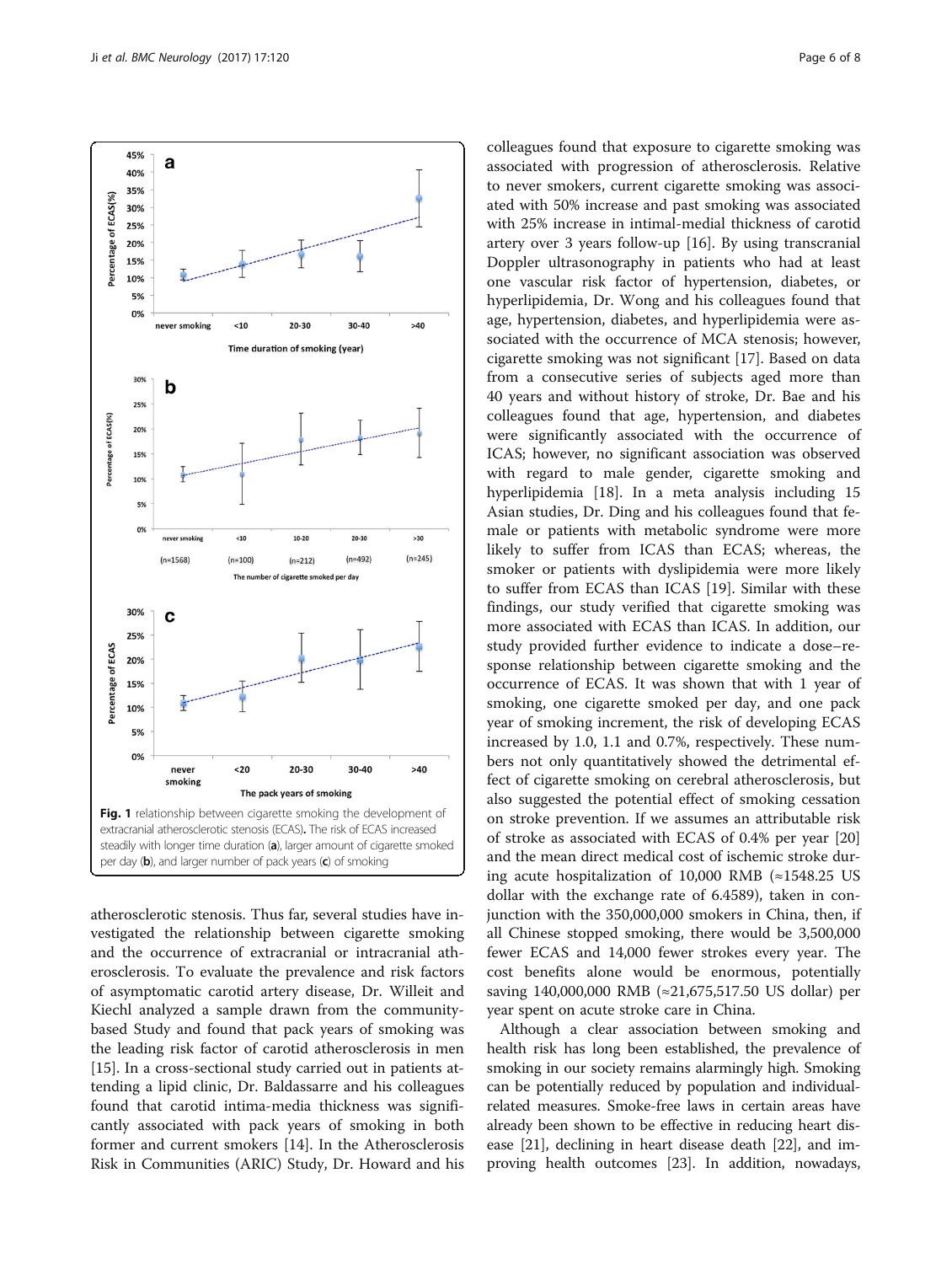<span id="page-6-0"></span>smokers have more help than ever before to quit successfully [\[24, 25](#page-7-0)]. Given the clear evidence that intervention can lead to healthy change, clinicians, researchers, policymaker, social workers, smokers and their relatives should be organized together to establish reliable, feasible, and cost-effective networks and pathways to create an environment in which smoking is unacceptable and to decrease the burden of smoking on health continuously.

Indeed, limited is known about the molecular mechanisms underlying the paradoxical relationship between cigarette smoking and the development of ECAS and ICAS. Previous studies have shown that cigarette smoke exposure had complex and extensive roles in vasomotor dysfunction, inflammation, oxidative stress and modification of lipids [[26](#page-7-0)–[28](#page-7-0)], which are integral components for initiation and progression of atherosclerosis. Due to sorts of difference in anatomical structure and local hemodynamics, these intermediate factors induced by cigarette smoking might have different role in the development of intracranial and extracranial atherosclerosis. Further studies on molecular mechanisms are warranted.

Our study has limitations that deserve mention. First, like all observational studies, we cannot rule out the possibility that additional variable (unmeasured confounders, e.g. medications used before hospitalization) might have some impact on ECAS and ICAS. Second, our study included only hospitalized patients and those patients died in emergency room, treated in outpatient clinics and asymptomatic patients were not included. In addition, our study required informed consent and selection bias was inevitable [[29](#page-7-0)]. Third, in our study, intracranial artery stenosis was evaluated with 3-D time-of-flight MRA. Currently, digital subtract angiography (DSA) remains the gold standard for the diagnosis of arterial stenosis. Although MRA is noninvasive and more easily accessible compared with DSA [\[30\]](#page-7-0), time-of-flight MRA is prone to artifacts because of flow abnormalities [[31](#page-7-0)]. Finally, information on environmental tobacco smoke was not collected. Evidence has shown that exposure to environmental tobacco smoke is an established risk factor for heart disease [[32](#page-7-0), [33\]](#page-7-0). Meanwhile, we did not collect relevant information on the type of cigarette smoked by the subjects. With these kinds of information included in the study, we would have more convincing conclusion.

#### Conclusion

We found a paradoxical dose–response relationship between cigarette smoking and the occurrence of ECAS and ICAS. Our study would encourage further studies to clarify molecular mechanisms underlying the different role of cigarette smoking in the development of ECAS and ICAS, as hopefully would pave ways to develop different acute care and preventive strategies for stroke patients with different smoking status.

# Additional file

[Additional file 1: Table S1.](dx.doi.org/10.1186/s12883-017-0873-7) Proportion of intracranial and extracranial atherosclerotic stenosis. Showed the proportion of intracranial and extracranial atherosclerotic stenosis ( $n = 2864$ ). Table S2. Association between time duration of smoking and ECAS and ICAS in subgroup of patients with never and current smoking. Showed the association between time duration of smoking and ECAS and ICAS in subgroup of patients with never and current smoking ( $n = 2617$ ). **Table S3.** Association between extent of smoking and ECAS and ICAS in subgroup of patients with never and current smoking. Showed the Association between extent of smoking and ECAS and ICAS in subgroup of patients with never and current smoking ( $n = 2617$ ). (DOCX 46 kb)

#### Abbreviations

ACA: Anterior cerebral artery; AIS: Acute ischemic stroke; BA: Basilar artery; CICAS study: the Chinese intracranial atherosclerosis (CICAS) study; COPD: Chronic obstructive pulmonary disease; CRF: Case Report Form; CT: Computerized tomography; DBP: Diastolic blood pressure; DSA: Digital subtract angiography; DWI: Diffusion-weighted imaging; ECAS: Extracranial atherosclerotic stenosis; FLAIR: Fluid-attenuated inversion recovery sequences; GIB: Gastrointestinal bleeding; HDL: High density lipoprotein; ICA: Internal carotid artery; ICAS: Intracranial atherosclerotic stenosis; IQR: Interquartile range; IRB: Institutional Review Board; LDL: Low density lipoprotein; MCA: Middle cerebral artery; MRI: Magnetic resonance imaging; mRS: modified Rankin Scale; NIHSS: National Institutes of Health Stroke Scale; PCA: Posterior cerebral artery; SBP: Systolic blood pressure; SD: Standard deviation; TC: Cholesterol; TG: Triglyceride; TIA: Transient ischemic attack

#### Funding

This study was funded by the Ministry of Science and Technology and the Ministry of Health of the People's Republic of China, National S&T Major Project of China (2008ZX09312–008), State Key Development Program of Basic Research of China (2009CB521905), and partially supported by the Nova Program of Beijing Science and Technology Commission (Dr. Ji, 2008B30), National Natural Science Foundation of China (Dr. Ji, 81,471,208, 81,641,162) and Beijing high-level healthy human resource project (215 Project) (Dr. Ji, 2014–3- 033).

#### Availability of data and materials

The datasets used and/or analyzed during the current study are available from the corresponding author on reasonable request.

#### Authors' contributions

RJ and YW (Yongjun Wang) conceived of the study, participated in its design, and drafted the manuscript. HY and YP carried out statistical analysis. RJ, YP, HY, RH, GL, PW, YW (Yilong Wang), HL, XZ, YW (Yongjun Wang) participated in analysis or interpretation of data, and revised the manuscript for important intellectual content. All authors read and approved the final manuscript.

#### Competing interests

The authors declare that they have no competing interests.

#### Consent for publication

Not applicable.

#### Ethics approval and consent to participate

This study was based on the Chinese intracranial atherosclerosis (CICAS) study, which had been approved by the institutional review board (IRB) of all participating hospital (IRB at Beijing Tiantan Hospital of Capital Medical University, Beijing;; IRB at Beijing Tongren Hospital of Capital Medical University, Beijing; IRB at Shanghai Sixth People's Hospital, Shanghai; IRB at Tianjin Huanhu Hosptial, Tianjin; IRB at Shanxi Provincial People's Hospital, Xi'an, Shanxi; IRB at The First Affiliated Hospital of Xiamen University, Xiamen, Fujian; IRB at Xiangya Hospital Central South University, Changsha, Hunan; IRB at No. 3 People's Hospital of Chengdu, Chengdu, Sichuan; IRB at The First Affiliated Hospital of Jinan University (Guangzhou Overseas Hospital), Guangzhou, Guangdong; IRB at Handan Central Hospital, Handan, Heibei; IRB at Handan First People's Hospital, Handan, Heibei; IRB at Qingdao Municipal Hospital, Qingdao, Shandong; IRB at The First Affiliated Hospital of Zhengzhou University, Zhengzhou, Henan; IRB at The First Affiliated Hospital of Wenzhou Medical College (the First Provincial Wenzhou Hospital of Zhejiang), Wenzhou, Zhejiang; IRB at